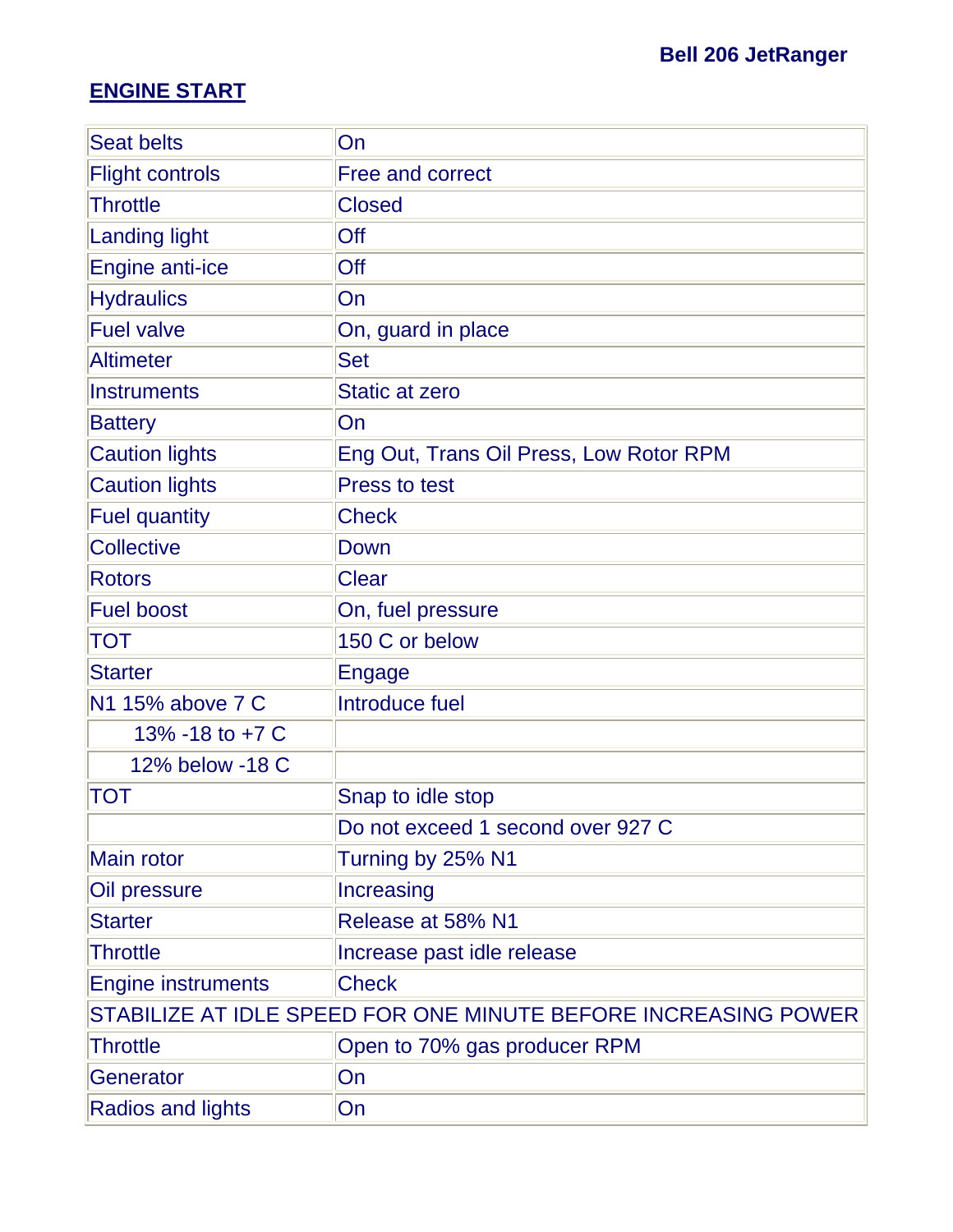### **ENGINE RUNUP**

| <b>Throttle</b>   | Increase to full, maintaining torque below 40% |  |
|-------------------|------------------------------------------------|--|
| Governor RPM      | Check range 97-100%, set at 100%               |  |
| Radio / Nav       | On, listen to ATIS                             |  |
| <b>Hydraulics</b> | <b>Check</b>                                   |  |
| Engine anti-ice   | If OAT <4 C with visible moisture, anti-ice On |  |
| Frictions         | Off                                            |  |

#### **ENGINE SHUTDOWN**

| <b>Throttle</b>          | Reduce to idle, stabilize for 2 minutes |
|--------------------------|-----------------------------------------|
| <b>Frictions</b>         | On                                      |
| <b>Radios and lights</b> | Off                                     |
| Throttle                 | <b>Closed</b>                           |
| <b>TOT</b>               | <b>Reducing</b>                         |
| <b>Gas Producer (N1)</b> | <b>Reducing</b>                         |
| <b>Caution light</b>     | <b>Eng Out illuminated</b>              |
| Generator                | Off                                     |
| <b>Fuel boosts</b>       | Off                                     |
| <b>Battery</b>           | Off                                     |
| <b>Blades</b>            | <b>Tie down</b>                         |